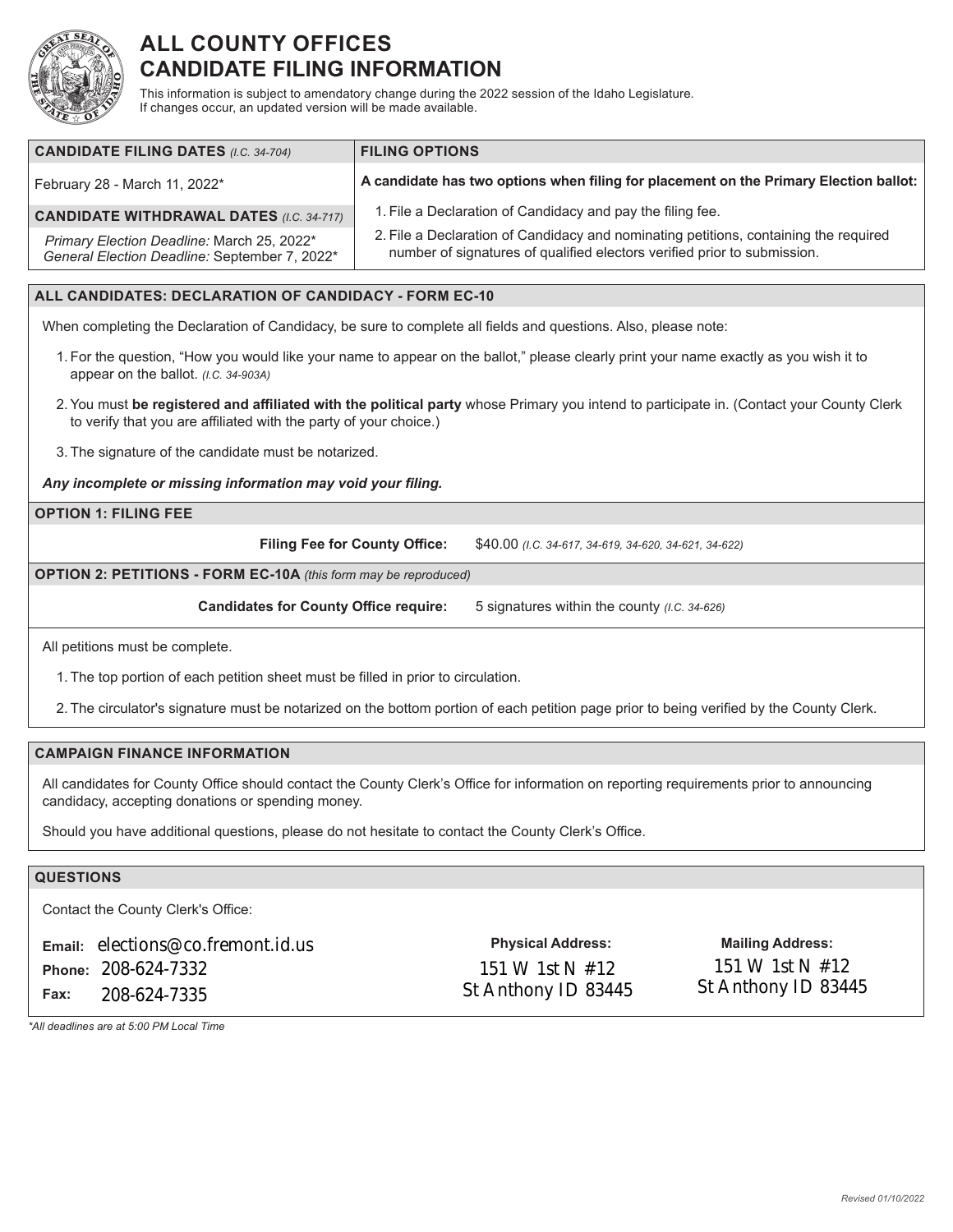

# **ALL COUNTY OFFICES COMPLETING THE DECLARATION OF CANDIDACY**

### **SECTION 1: OFFICE INFORMATION**

1.Enter the name of the office that you will be a candidate for to the right of "Filing for the Office of."

2.Select the party that you are affiliated with and for which you will be a candidate.

#### **SECTION 2: CANDIDATE INFORMATION**

- 1.Enter your First Name, Middle Initial, Last Name and Suffix, if applicable, as it appears on your voter registration record.
- 2.Enter your Residence Address, including the street number, street name, City, State, Zip Code and County, as it appears on your voter registration record. (Note: This must be your physical address. P.O. Boxes are not allowed as a residence address.)
- 3.Enter your Mailing Address if it is different than your Residence Address.

#### **SECTION 3: BALLOT NAME**

- 1.Enter your Name as it will appear on the ballot. *(I.C. 34-903A) (Please print clearly.)*
	- a. Nicknames may be included if it is a name that is commonly known. However, nicknames that promote a particular political platform or may be deemed offensive are not allowed.
	- b.Professional identifiers are also not allowed on the ballot (i.e. Dr., M.D., PhD., Esq., CPA, etc.).

## **SECTION 4: C-1 CAMPAIGN FINANCE INFORMATION**

Pursuant to Section 67-6603, Idaho Code, no contribution shall be received or any expenditure made by or on behalf of a candidate until the candidate appoints a political treasurer. Candidates may appoint themselves as their own political treasurer.

## **SECTION 5: CERTIFICATION**

- 1. Carefully read the certification.
- 2. In the presence of a notary, sign and date the Declaration of Candidacy.
	- a. The notary will then complete the bottom portion of the Declaration of Candidacy.

# **QUESTIONS**

Contact the County Clerk's Office:

|      | <b>Email:</b> elections@co.fremont.id.us | <b>Physical Address:</b> | <b>Mailing Address:</b> |
|------|------------------------------------------|--------------------------|-------------------------|
|      | Phone: 208-624-7332                      | 151 W 1st N $#12$        | 151 W 1st N $#12$       |
| Fax: | 208-624-7335                             | St Anthony ID 83445      | St Anthony ID 83445     |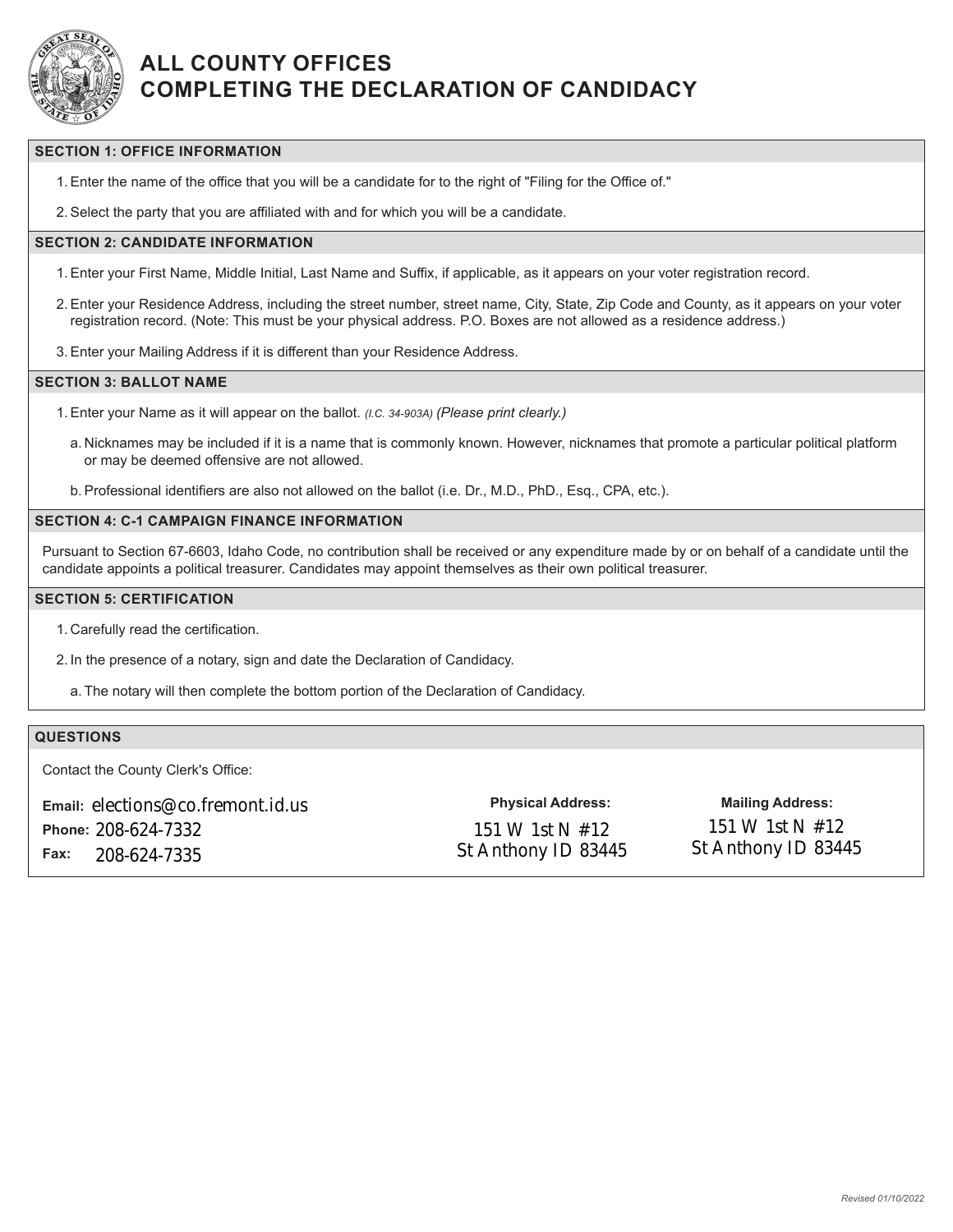

# **ALL COUNTY OFFICES COMPLETING THE PETITION OF CANDIDACY**

## **SECTION 1: OFFICE INFORMATION**

1.Enter the name of the office that you will be a candidate for to the right of "Filing for the Office of."

2.Select the party that you are affiliated with and for which you will be a candidate.

# **SECTION 2: CANDIDATE INFORMATION**

- 1.Enter your Name as it will appear on the ballot. *(I.C. 34-903A) (Please print clearly.)*
	- a. Nicknames may be included if it is a name that is commonly known. However, nicknames that promote a particular political platform or may be deemed offensive are not allowed.
	- b.Professional identifiers are also not allowed on the ballot (i.e. Dr., M.D., PhD., Esq., CPA, etc.).

#### **SECTION 3: SIGNERS SECTION**

- 1.Enter the name of the County in which you are circulating in the Signers Statement.
- 2. Collect signatures of qualified electors (i.e. registered voters) of your County.
- 3.Each individual participating in the petition must:

a.Sign their name.

- b.Print their name.
- c. Print their residence address. *(Note: P.O. Boxes are not allowed. The listing of a P.O. Box will automatically invalidate the signature and it will not be counted in the number of required signatures.)*
- d.Enter the date that they signed the petition.

#### **SECTION 4: CERTIFICATION**

- 1.Enter the County in which the circulator is having the notarization completed to the right of "County of."
- 2.Enter the name of the circulator along with their county of residence in the Certification Statement.
- 3. In the presence of a notary, the circulator will sign and enter their address on the Petition of Candidacy.
	- a. The notary will then complete the bottom portion of the Petition of Candidacy.
	- b. Note: The candidate may have other individuals circulate petitions on their behalf. In this case, the individual circulating the petition will complete, sign and have notarized the Certification prior to returning the completed petition to the candidate.

### **QUESTIONS**

Contact the County Clerk's Office:

**Email:** elections@co.fremont.id.us **Physical Address: Mailing Address: Phone:** 208-624-7332 **Fax:** 208-624-7335

151 W 1st N #12 St Anthony ID 83445

151 W 1st N #12 St Anthony ID 83445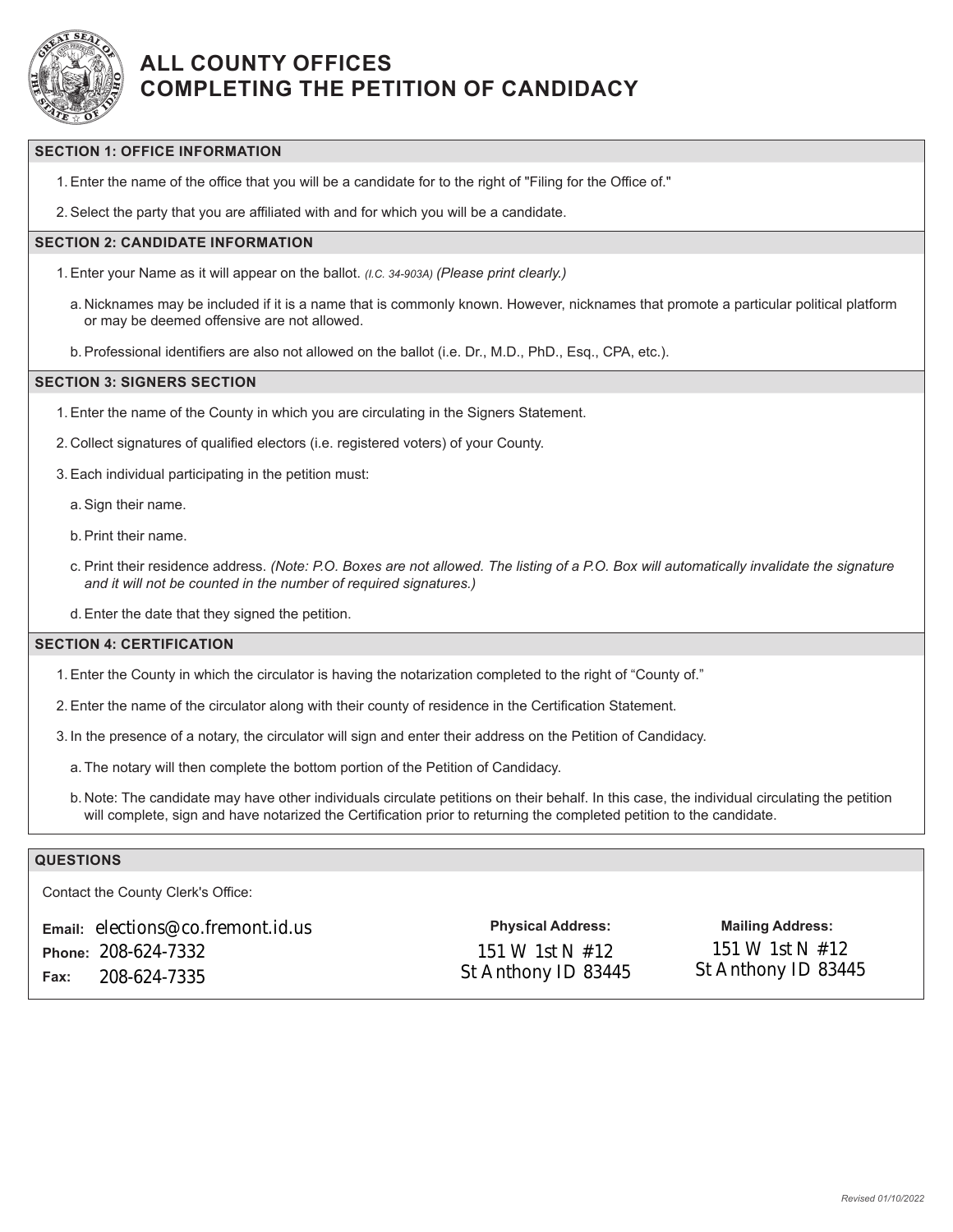

# **ALL COUNTY OFFICES DECLARATION OF CANDIDACY**

| <b>CANDIDATE FILING DATES</b>                                                                                                                                                                                                                                                                                                                                                |                        | <b>OFFICE INFORMATION</b>                |                              |                   |                                |                            |
|------------------------------------------------------------------------------------------------------------------------------------------------------------------------------------------------------------------------------------------------------------------------------------------------------------------------------------------------------------------------------|------------------------|------------------------------------------|------------------------------|-------------------|--------------------------------|----------------------------|
| February 28 - March 11, 2022*                                                                                                                                                                                                                                                                                                                                                |                        |                                          |                              |                   |                                |                            |
| <b>CANDIDATE WITHDRAWAL DATES</b>                                                                                                                                                                                                                                                                                                                                            |                        | <b>Filing for the</b><br>Office of:      |                              |                   |                                |                            |
| Primary Election Deadline: March 25, 2022*<br>General Election Deadline: September 7, 2022*                                                                                                                                                                                                                                                                                  |                        |                                          |                              |                   |                                |                            |
| *All deadlines are at 5:00 PM Local Time                                                                                                                                                                                                                                                                                                                                     |                        | <b>Party Affiliation:</b> □ Constitution |                              | $\Box$ Democratic | $\Box$ Libertarian             | $\Box$ Republican          |
| <b>CANDIDATE INFORMATION</b>                                                                                                                                                                                                                                                                                                                                                 |                        |                                          |                              |                   |                                |                            |
| Candidate Name (As it appears on your voter registration record.)                                                                                                                                                                                                                                                                                                            |                        |                                          |                              |                   |                                |                            |
| First                                                                                                                                                                                                                                                                                                                                                                        | MI                     | Last                                     |                              |                   |                                | Suffix                     |
|                                                                                                                                                                                                                                                                                                                                                                              |                        |                                          |                              |                   |                                |                            |
| Residence Address (As it appears on your voter registration record.)                                                                                                                                                                                                                                                                                                         |                        |                                          |                              |                   |                                |                            |
| <b>Street Address</b>                                                                                                                                                                                                                                                                                                                                                        | City                   |                                          |                              | <b>State</b>      | Zip Code                       | County                     |
| <b>Mailing Address</b>                                                                                                                                                                                                                                                                                                                                                       |                        |                                          |                              |                   |                                |                            |
| <b>Street Address</b>                                                                                                                                                                                                                                                                                                                                                        | City                   |                                          |                              | State             | Zip Code                       | County                     |
| <b>BALLOT NAME</b>                                                                                                                                                                                                                                                                                                                                                           |                        |                                          |                              |                   |                                |                            |
| Write your name exactly as you would like it to appear on the ballot                                                                                                                                                                                                                                                                                                         |                        |                                          |                              |                   |                                |                            |
|                                                                                                                                                                                                                                                                                                                                                                              |                        |                                          |                              |                   |                                |                            |
| <b>CAMPAIGN FINANCE INFORMATION</b>                                                                                                                                                                                                                                                                                                                                          |                        |                                          |                              |                   |                                |                            |
| Have you created a Campaign Finance account with the Secretary of State and selected a Political Treasurer?                                                                                                                                                                                                                                                                  |                        |                                          |                              |                   |                                | $\square$ No<br>$\Box$ Yes |
| Secretary of State contact information:                                                                                                                                                                                                                                                                                                                                      | Website: sos.idaho.gov |                                          | <b>Phone:</b> (208) 334-2852 |                   | Email: elections@sos.idaho.gov |                            |
| <b>CERTIFICATION</b>                                                                                                                                                                                                                                                                                                                                                         |                        |                                          |                              |                   |                                |                            |
| I, the undersigned, being a resident of the State of Idaho and of the County listed above, and registered with the party selected, do hereby declare<br>myself to be a candidate for the office entered above to be voted on at the Primary Election to be held on the 17th day of May, 2022 and I certify that the<br>information on this Declaration is true and accurate. |                        |                                          |                              |                   |                                |                            |
| I further certify that I possess the legal qualifications to hold said office. I submit herewith the statutory filing fee of \$40.00, or in lieu of the filing fee,<br>nominating petitions containing the statutory number of signatures of qualified electors.                                                                                                             |                        |                                          |                              |                   |                                |                            |
| Dated:                                                                                                                                                                                                                                                                                                                                                                       |                        |                                          | Candidate Signature:         |                   |                                |                            |
|                                                                                                                                                                                                                                                                                                                                                                              |                        |                                          |                              |                   |                                |                            |
| Subscribed and sworn to before me this ______ day of ___________________________.                                                                                                                                                                                                                                                                                            |                        |                                          |                              |                   |                                |                            |
|                                                                                                                                                                                                                                                                                                                                                                              |                        |                                          |                              |                   |                                | NOTARY                     |
| Notary Public in and for the State of Idaho, residing at                                                                                                                                                                                                                                                                                                                     |                        |                                          |                              |                   |                                | SEAL                       |
|                                                                                                                                                                                                                                                                                                                                                                              |                        |                                          |                              |                   |                                | HIERE                      |
|                                                                                                                                                                                                                                                                                                                                                                              |                        |                                          |                              |                   |                                |                            |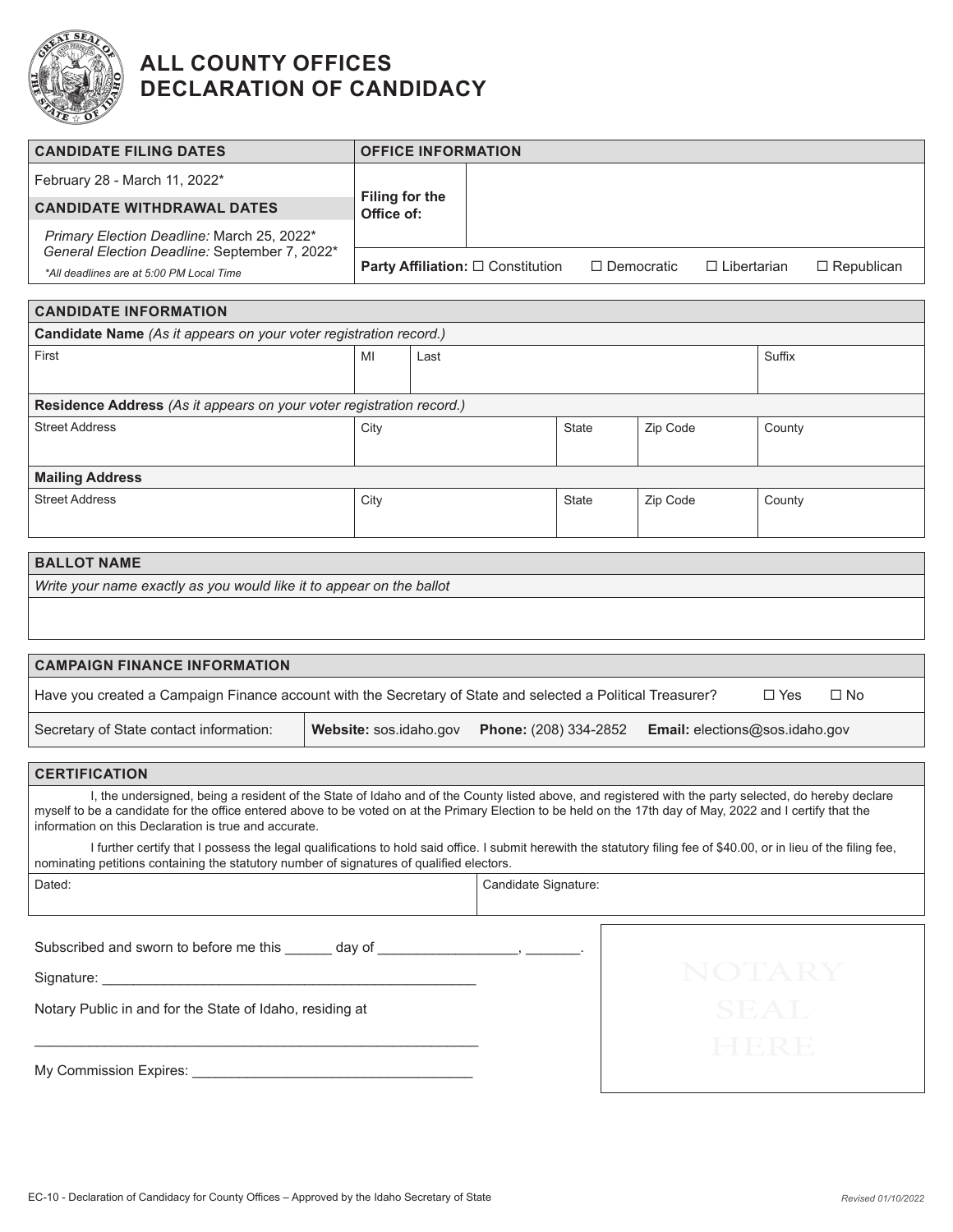

# **ALL COUNTY OFFICES PETITION FOR CANDIDACY**

| <b>CANDIDATE FILING DATES</b>                                                                                                                                                                                                                                                                                                                        |                                 | <b>OFFICE INFORMATION</b> |                   |                    |                   |  |
|------------------------------------------------------------------------------------------------------------------------------------------------------------------------------------------------------------------------------------------------------------------------------------------------------------------------------------------------------|---------------------------------|---------------------------|-------------------|--------------------|-------------------|--|
| February 28 - March 11, 2022*                                                                                                                                                                                                                                                                                                                        |                                 |                           |                   |                    |                   |  |
| In lieu of the filing fee, this petition must be filed in the<br>County Clerk's Office with the Declaration of Candidacy by<br>candidates for all countywide offices during the above filing<br>period. The statutorily required number of signatures must<br>be verified by the County Clerk prior to filing. *Deadline is<br>5:00 p.m. local time. | Filing for the<br>Office of:    |                           |                   |                    |                   |  |
|                                                                                                                                                                                                                                                                                                                                                      | Party Affiliation: Constitution |                           | $\Box$ Democratic | $\Box$ Libertarian | $\Box$ Republican |  |
|                                                                                                                                                                                                                                                                                                                                                      |                                 |                           |                   |                    |                   |  |
| <b>CANDIDATE INFORMATION</b>                                                                                                                                                                                                                                                                                                                         |                                 |                           |                   |                    |                   |  |
| <b>Candidate Name</b> (As it will appear on the ballot.)                                                                                                                                                                                                                                                                                             |                                 |                           |                   |                    |                   |  |

**SIGNERS STATEMENT**

I, the undersigned, being a qualified elector of \_\_\_\_\_\_\_\_\_\_\_\_\_\_\_\_\_\_\_\_\_\_\_\_ County in the State of Idaho, do hereby certify and declare that I reside at the place set opposite my name, and that I join in the petition of the candidate for the party and office listed above to appear on the Primary Election ballot on May 17th, 2022, and that each for himself says: I have personally signed this petition; I am a qualified elector of the County listed above and the State of Idaho and my residence address is correctly written after my name.

|     | Signature of Petitioner | <b>Printed Name</b> | Residence Address | Date Signed |
|-----|-------------------------|---------------------|-------------------|-------------|
| 1.  |                         |                     |                   |             |
| 2.  |                         |                     |                   |             |
| 3.  |                         |                     |                   |             |
| 4.  |                         |                     |                   |             |
| 5.  |                         |                     |                   |             |
| 6.  |                         |                     |                   |             |
| 7.  |                         |                     |                   |             |
| 8.  |                         |                     |                   |             |
| 9.  |                         |                     |                   |             |
| 10. |                         |                     |                   |             |

# **CERTIFICATION**

| State of Idaho<br>County of <b>Exercise Security</b> of <b>Exercise</b>                                                                                                                                                                                                                                                           | being first duly sworn say: That I am a resident of the State of Idaho and at least eighteen (18) years of age: that every والمستحدث العدال والمعالجة , being first duly sworn say: That I am a resident of the State of Idaho<br>person who signed this sheet of the foregoing petition signed his or her name thereto in my presence: I believe that each has stated his or her name address<br>and residence correctly, that each signer is a qualified elector of the State of Idaho, and a resident of the county of |
|-----------------------------------------------------------------------------------------------------------------------------------------------------------------------------------------------------------------------------------------------------------------------------------------------------------------------------------|---------------------------------------------------------------------------------------------------------------------------------------------------------------------------------------------------------------------------------------------------------------------------------------------------------------------------------------------------------------------------------------------------------------------------------------------------------------------------------------------------------------------------|
| Circulator Signature:                                                                                                                                                                                                                                                                                                             | Address:                                                                                                                                                                                                                                                                                                                                                                                                                                                                                                                  |
| Subscribed and sworn to before me this day of the control of the state of the state of the state of the state of the state of the state of the state of the state of the state of the state of the state of the state of the s<br>Notary Signature: Notary Signature:<br>Notary Public in and for the State of Idaho, residing at | NOTARY<br><b>SEAL</b>                                                                                                                                                                                                                                                                                                                                                                                                                                                                                                     |
| My Commission Expires: North Commission of the Second Second Second Second Second Second Second Second Second S                                                                                                                                                                                                                   |                                                                                                                                                                                                                                                                                                                                                                                                                                                                                                                           |